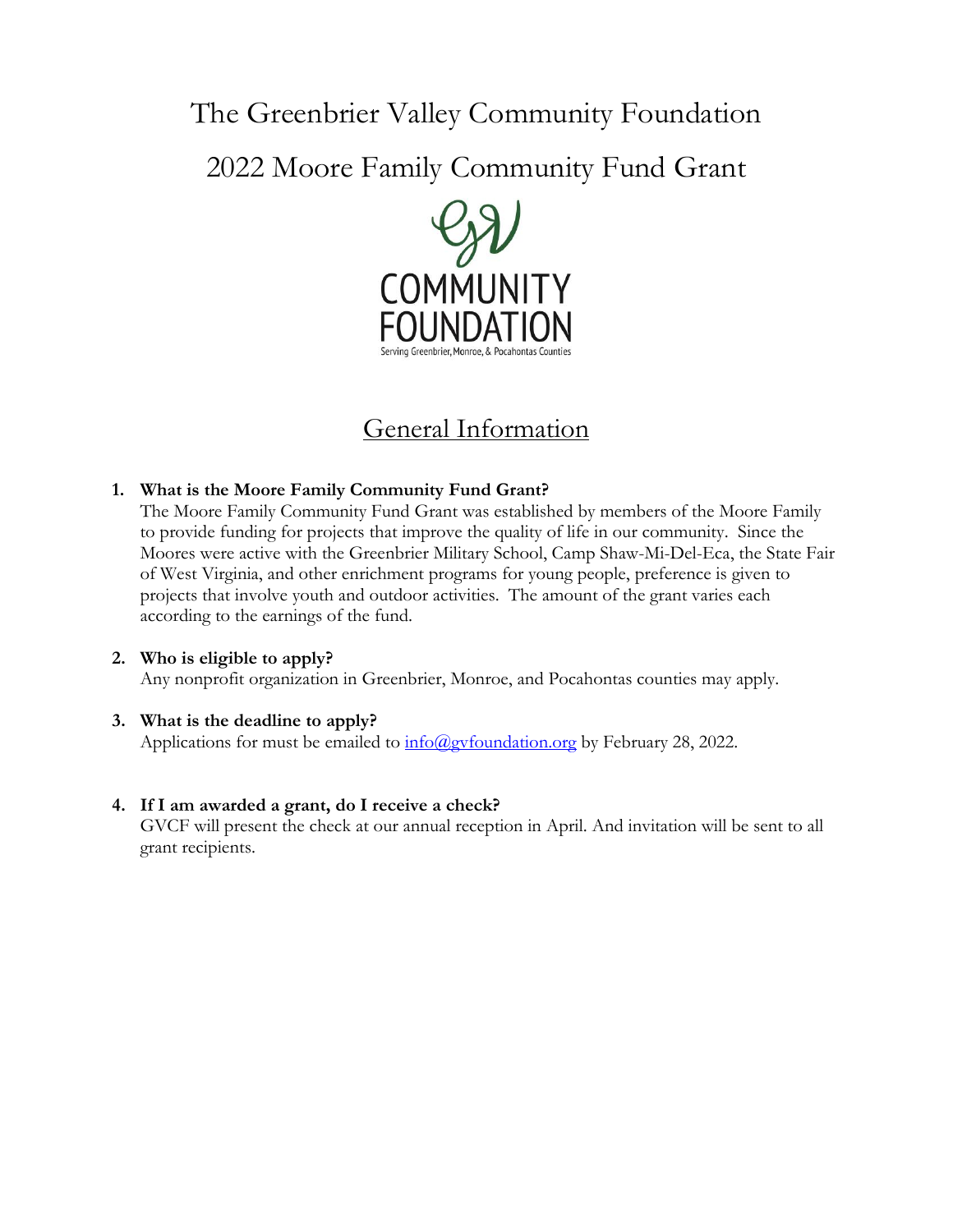

# **THE GREENBRIER VALLEY COMMUNITY FOUNDATION**

*2022 Moore Family Community Fund Grant Application Application Deadline:* **February 28, 2022**

| $\overline{11}$                                                                                                                                                                                                                      |
|--------------------------------------------------------------------------------------------------------------------------------------------------------------------------------------------------------------------------------------|
| <b>CONTRACTER SERVICE AND SERVICE AND SERVICE AND SERVICE AND SERVICE AND SERVICE AND SERVICE AND SERVICE AND SERVICE AND SERVICE AND SERVICE AND SERVICE AND SERVICE AND SERVICE AND SERVICE AND SERVICE AND SERVICE AND SERVIC</b> |
|                                                                                                                                                                                                                                      |
|                                                                                                                                                                                                                                      |
| ,我们也不能在这里的时候,我们也不能在这里的时候,我们也不能不能不能不能不能不能不能不能不能不能不能不能不能不能。""我们,我们也不能不能不能不能不能不能不能不能                                                                                                                                                    |
|                                                                                                                                                                                                                                      |
|                                                                                                                                                                                                                                      |
|                                                                                                                                                                                                                                      |
| GRANT REQUEST INFORMATION                                                                                                                                                                                                            |
|                                                                                                                                                                                                                                      |
| Project Abstract (Brief summary of project – if your grant is selected, this will be used for public<br>relations purposes):                                                                                                         |
| ,我们也不能在这里的人,我们也不能在这里的人,我们也不能不能不能不能不能不能不能不能不能不能不能不能不能不能。""我们的人,我们也不能不能不能不能不能不能不能不<br><u> 1989 - Johann Stoff, amerikansk politik (f. 1989)</u>                                                                                        |
| ,我们也不能会有什么。""我们的人,我们也不能会有什么?""我们的人,我们也不能会有什么?""我们的人,我们也不能会有什么?""我们的人,我们也不能会有什么?""<br>,我们也不能在这里的人,我们也不能在这里的人,我们也不能在这里的人,我们也不能在这里的人,我们也不能在这里的人,我们也不能在这里的人,我们也不能在这里的人,我们也                                                               |
| Amount of this Request: \$ ______________ (May not exceed \$1,500.00)                                                                                                                                                                |
| Please email application forms to: info@gyfoundation.org                                                                                                                                                                             |

*The mission of the Greenbrier Valley Community Foundation is to create a tradition of charitable giving and enhance the quality of life of the people of the Greenbrier Valley by accepting contributions, managing funds and making charitable distributions.*

> *Community Fund Mini-Grant Application Page 2*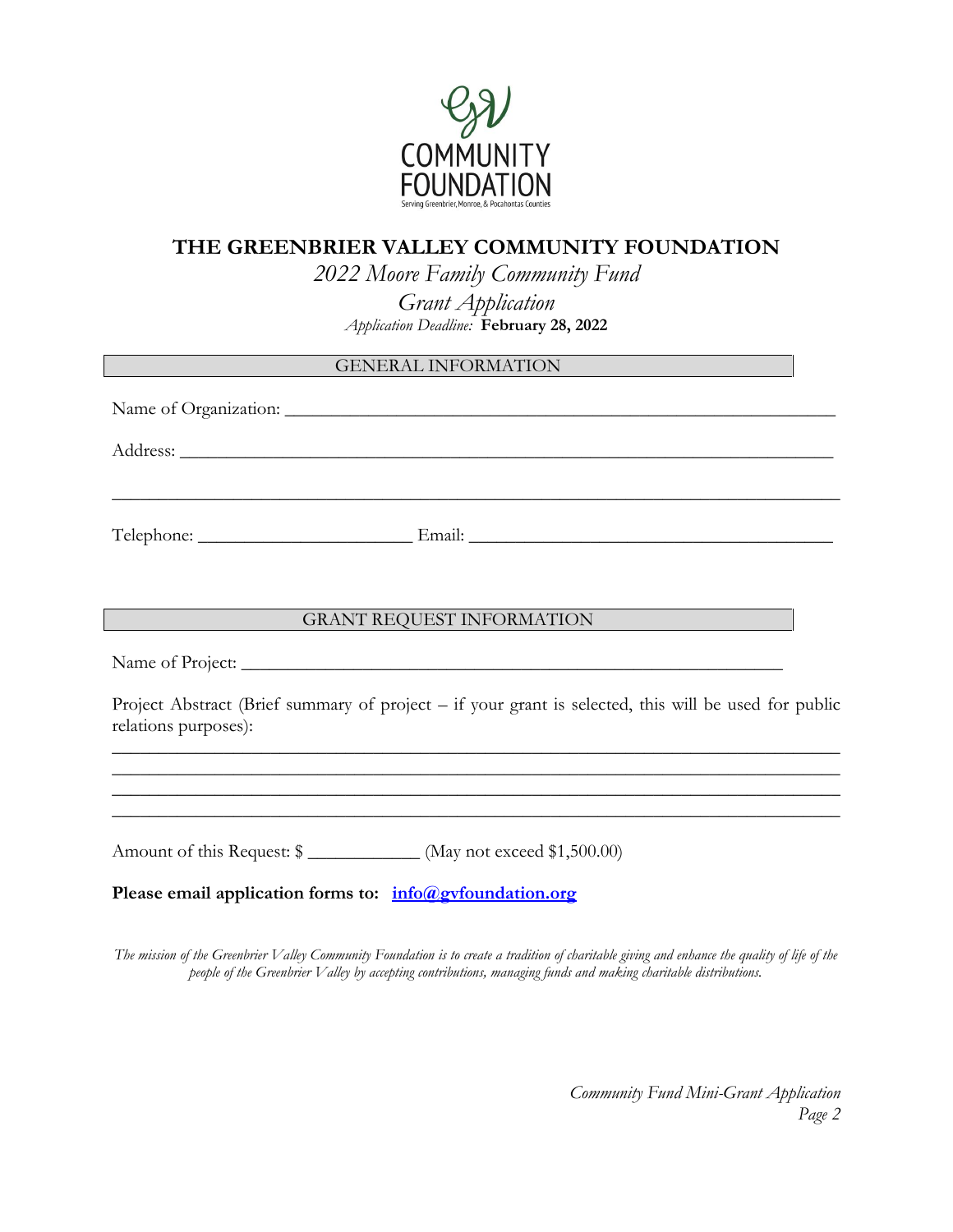Below or on **one** separate page, please provide the mission of your organization and the services you provide.

Below or on **one** separate page, please describe how you intend to use the grant money as well as a budget narrative explaining the expenses including materials and supplies to be purchased.